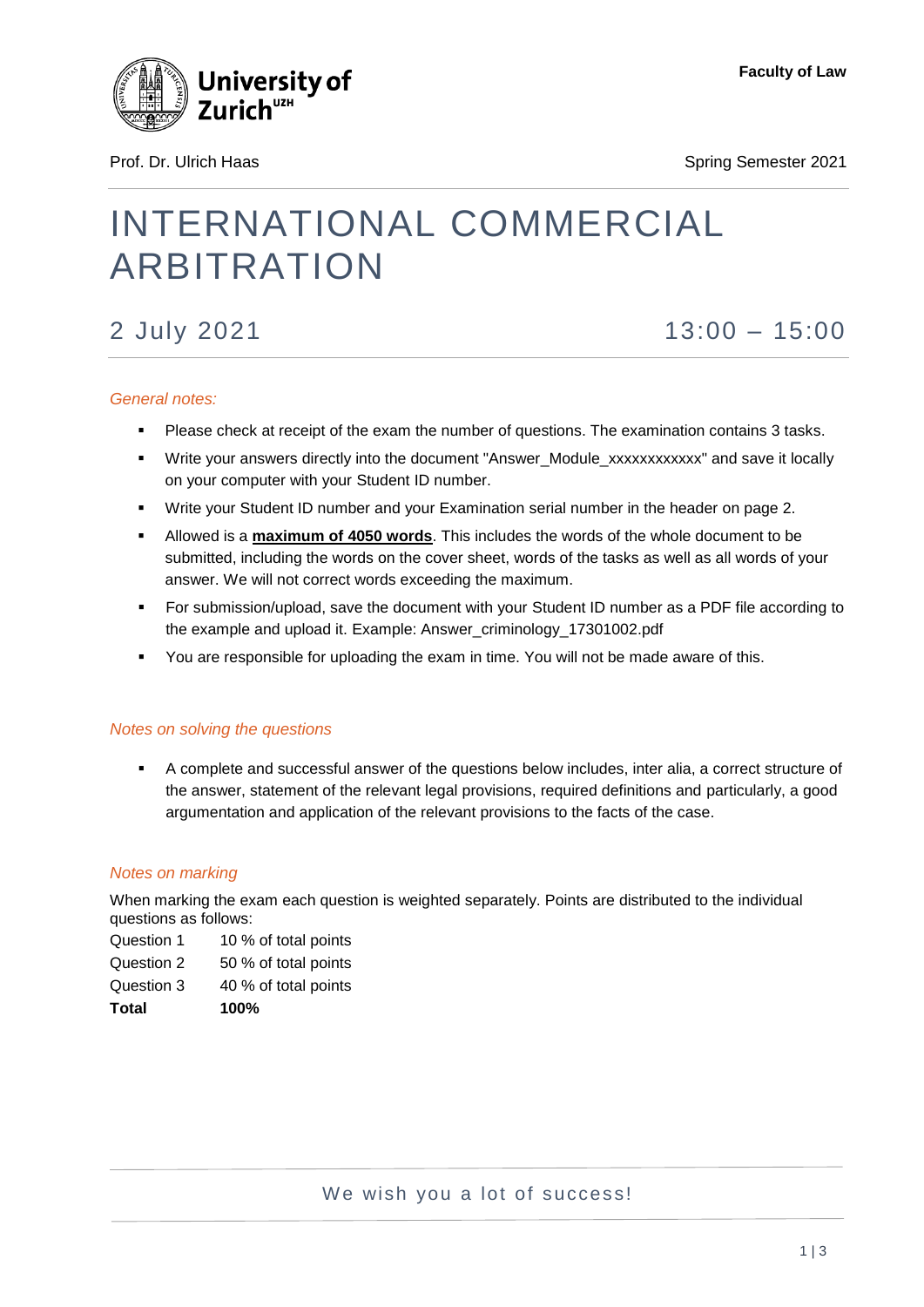#### **1. Task 1 (10%)**

Company A (seated in Japan) and company B (having its seat in Poland) have concluded a Quality Standard Contract ("QSC"). The Contract regulates, in particular, the quality standards A needs to observe when providing goods and services to B. The QSC refers in clause 6 to the general terms and conditions ("GT&C") of A. These GT&C contain the following provision in clause 54:

*"Contract disputes shall be settled by an arbitral tribunal consisting of three arbitrators or by state courts. The language of the arbitration is English and the seat of the arbitration is Switzerland. The award is final and binding and the parties waive the possibility of appeal to the Swiss Federal Tribunal."* 

A has initiated arbitration proceedings against B. In its request for arbitration, A has nominated "its" arbitrator. Thereupon, B has nominated "its" arbitrator. The two partyappointed arbitrators cannot agree on a chairperson.

*What options does A have in order to constitute the arbitral tribunal? As for the Swiss Private International Law Act ("PILA"), please apply the version in force on 1 February 2021.*

#### **2. Task 2 (50%)**

Once the arbitral tribunal has been constituted, the arbitral tribunal invites B to file an answer to A's request for arbitration. In its answer, B objects to the jurisdiction of the arbitral tribunal and submits as follows:

- a) There is no valid arbitration agreement. It is true that the parties have concluded the QSC. However, B submits that even though it is a global player in the market, it was not aware of the arbitration clause in the GT&C when it agreed to the QSC; one reason being that in Japan arbitration is less common than in other parts of the world. In addition, the GT&C were not attached to A's contract offer at the time. Therefore, B submits, it was taken by "complete surprise" when realizing at a later point in time that the GT&C included an arbitration clause. B further argues that it could not be reasonably expected to have looked up and downloaded the GT&C from A's website, and that A should have provided it with a copy at the time of the execution of the QSC.
- b) B further submits that the above arbitration clause (no. 54 GT&C) is null and void because the QSC is only a part of a larger agreement the parties intended to execute. B explains that alongside the QSC the parties meant to also conclude a distribution agreement ("DA"). The latter regulated – inter alia – B's rights and obligations when distributing the goods and services provided by A. Neither the QSC nor the DA were meant to be standalone agreements. The parties exchanged various drafts of the DA, none of which contained an arbitration clause. In the end, the execution of the DA failed because the parties could not agree on some minor details. B submits that because the DA was never executed, the QSC (and, therefore, also the arbitration clause included by reference to the GT&C) must be deemed invalid as well.